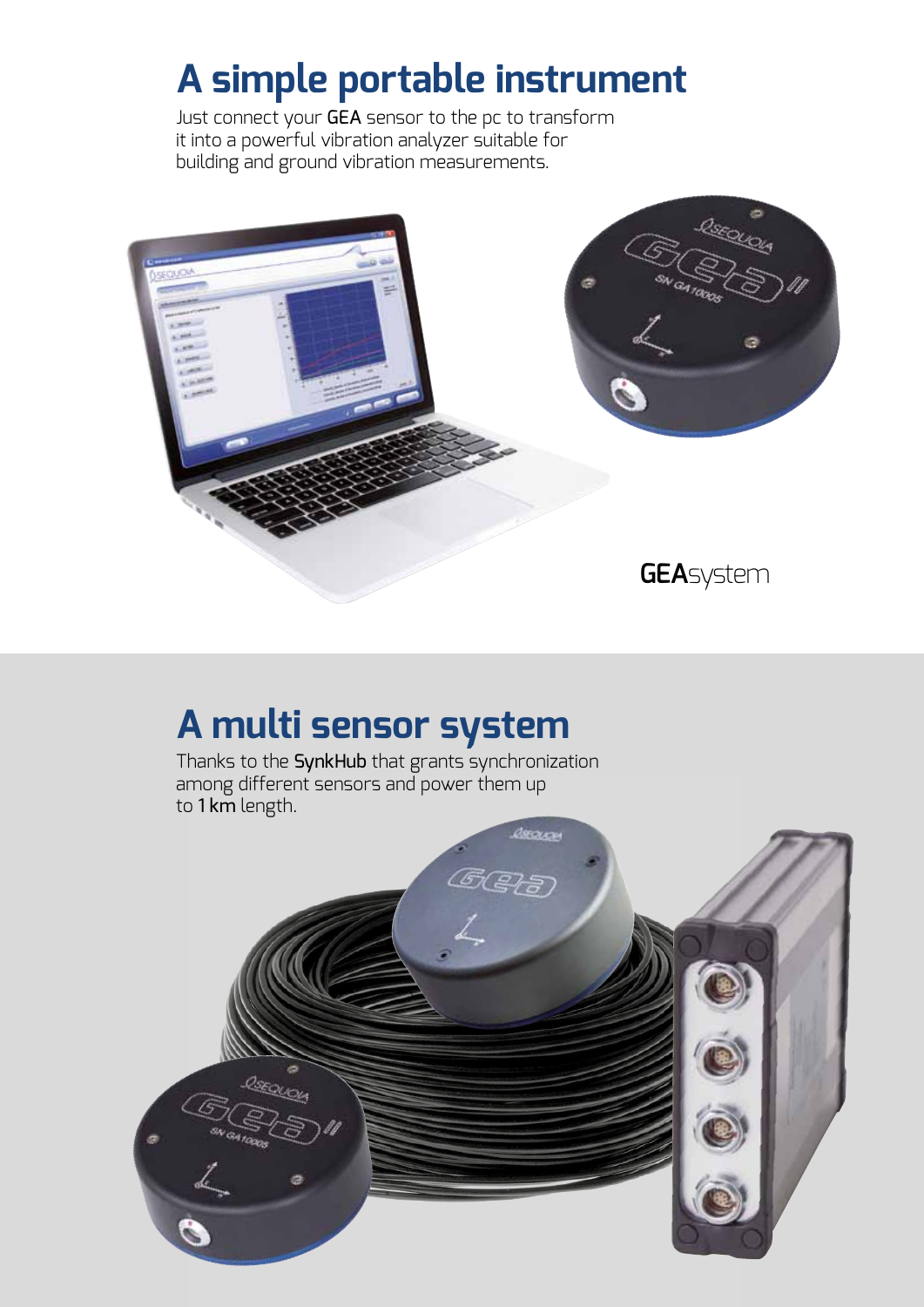## LARGE STRUCTURAL HEALTH MONITORING **SOLUTION**

### **HERITAGE** BUILDING **PROTECTION**

## TRAFFIC **INDU**  $VIBF$

## TUNNEL CONSTRUCTION **MONITORING**

# **CONSTRUCTION** SITE MONITORING



#### **GEA**system

is an extremely flexible and complete system that can be used to cover a wide variety of vibration measurements and monitoring needs within the civil environment.



**FLEXIBLE** AND MODULAR SOLUTION

The concept of digital distributed sensor brings several advantages in terms of system scalability and technical features such as the possibility of using extremely long connection cables, and the noise free data transmission.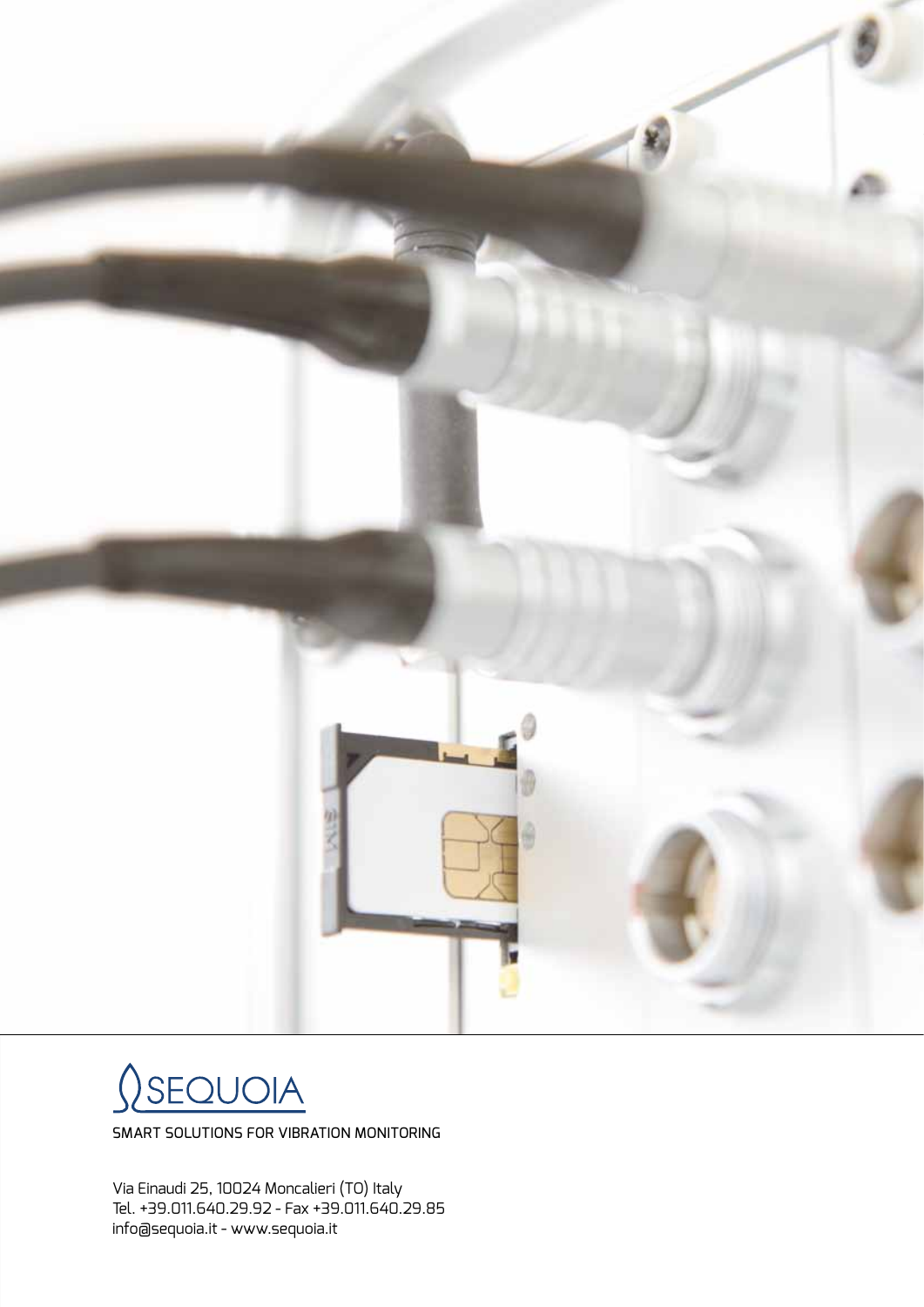# **A simple portable instrument**

Just connect your GEA sensor to the pc to transform it into a powerful vibration analyzer suitable for building and ground vibration measurements.



# **A multi sensor system**

Thanks to the SynkHub that grants synchronization among different sensors and power them up to 1 km length.

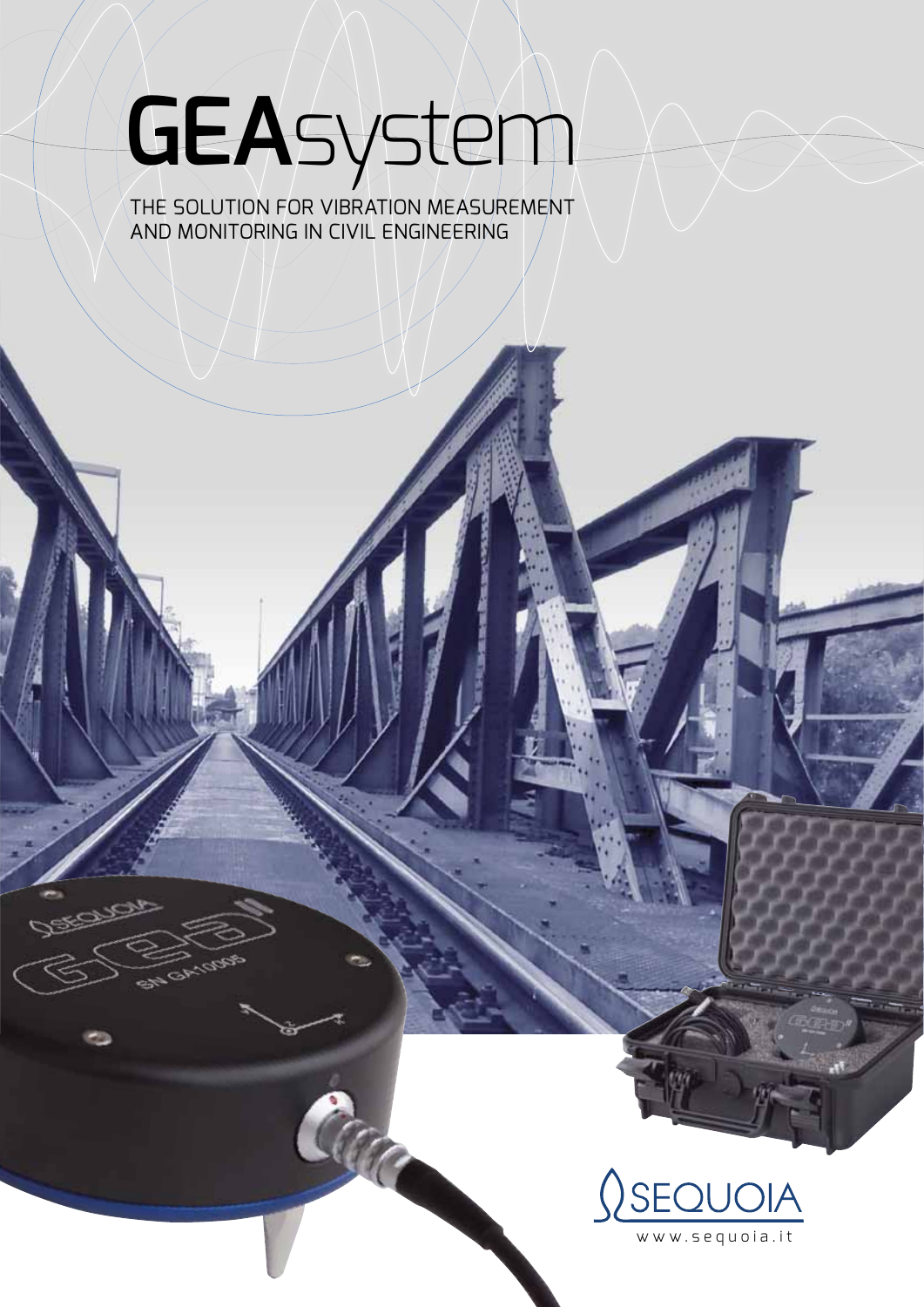## **GEA**sensor I



#### **APPLICATION AREA**

- Construction site monitoring
- Mining and explosive monitoring
- Tunnel construction monitoring
- Seismic applications with CLASS C requirements

#### **SENSOR**

| <b>TYPE</b>                   | <b>MEMS</b> |
|-------------------------------|-------------|
| <b>AXIS</b>                   | З           |
| <b>FULL RANGE</b>             | 10g         |
| NOISE DENSITY                 | 10 ug/hz-2  |
| <b>CROSS AXIS SENSITIVITY</b> | < 5%        |
| <b>SHOCK</b>                  | 5000 g      |
| <b>INTEGRATED DIGITIZER</b>   |             |
| <b>TYPF</b>                   | SIGMADEL TA |

| SIGMADELTA |
|------------|
| 16         |
| 100 dB     |
| $1024$ hz  |
|            |

#### **CONSTRUCTION**

| DIMENSIONS            | $\emptyset$ 110 X H 40 mm |
|-----------------------|---------------------------|
| <b>CONSTRUCTION</b>   | ANODIZED AL               |
| PROTECTION GRADE      | <b>IPG8</b>               |
| OPFRATING TEMPERATURE | $-10 \div 75$ °C          |
| <b>WFIGHT</b>         | 500 g                     |

Automatic self-levelling function included.

## **GEA**sensor II



#### **APPLICATION AREA**

- Construction site monitoring
- Human vibration exposure
- Modal testing and structural health monitoring - Seismic applications with CLASS B requirements

| <b>SENSOR</b>                 |                         |
|-------------------------------|-------------------------|
| <b>TYPF</b>                   | <b>HYBRID PIEZO-MEM</b> |
| <b>AXIS</b>                   | 3                       |
| <b>FULL RANGE</b>             | 8g                      |
| NOISE DENSITY                 | 1 ug/hz-2 @ 1 hz        |
| <b>CROSS AXIS SENSITIVITY</b> | < 5%                    |
| <b>SHOCK</b>                  | 3000 g                  |
|                               |                         |
| <b>INTEGRATED DIGITIZER</b>   |                         |
| <b>TYPF</b>                   | SIGMADELTA              |
| N° OF BITS                    | 24                      |
| <b>DYNAMIC RANGE</b>          | 120 dB                  |
| SAMPLING FREOUENCY            | 1024 hz                 |
|                               |                         |
| <b>CONSTRUCTION</b>           |                         |
| <b>DIMENSIONS</b>             | 0 110 X H 40 mm         |
| CONSTRUCTION                  | ANODIZED AL             |
| PROTECTION GRADE              | <b>IPG8</b>             |
| OPERATING TEMPERATURE         | $-10 \div 75$ °C        |

Automatic self-levelling function included.

WEIGHT 500 g





# **SynkHub**

| <b>SPECIFICATIONS</b> |                       |
|-----------------------|-----------------------|
| <b>POWER</b>          | MAIN / BATTERY (12 V) |
| DIMENSION:            | 110 X 170 X 30 mm     |
| MAX SYNCH, FRROR      | 5u5                   |
| CABLE LENGTH          | UP TO 1 Km            |

The **SynkHub** is supplied with required accessories for powering and parallel connection with other modules.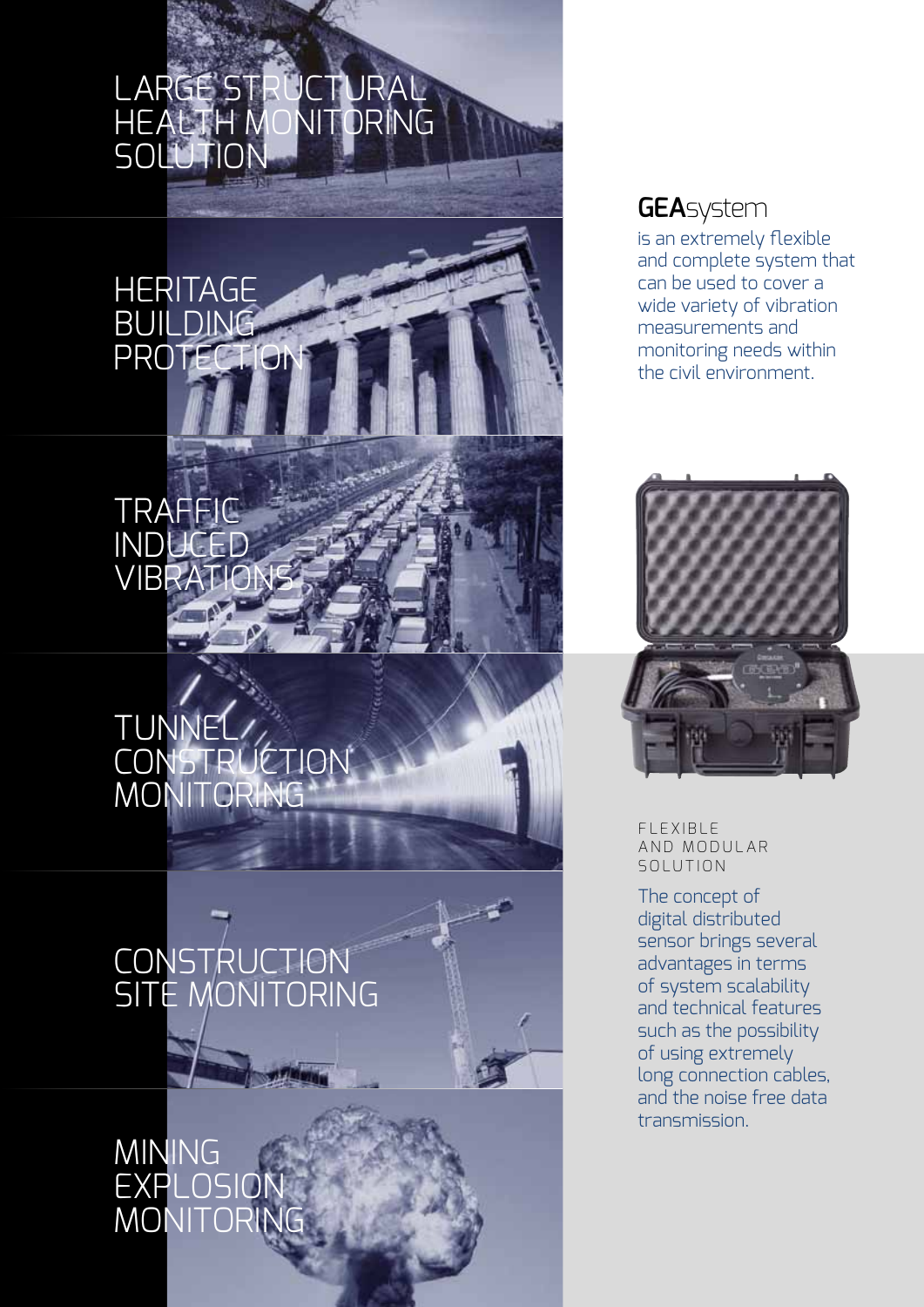

# **Monitoring box**

For permanent and/or semi-permanent installations we can provide ready to use system including industrial pc with Linux operating system, all accessories for remote communication and site protection, pre-installed software. The system is extremely robust and easy to carry on.



MONITORING BOX INCLUDES SYNKHUB FOR 4 SENSORS, INDUSTRIAL PC WITH INSTALLED SOFTWARE.

UPGRADABLE TO A 16 SENSORS SYSTEM.



 $\Omega$ SEQUOIA





In standard configuration up to **4 SynkHub** modules can be connected in parallel for a system up to 16 sensors.

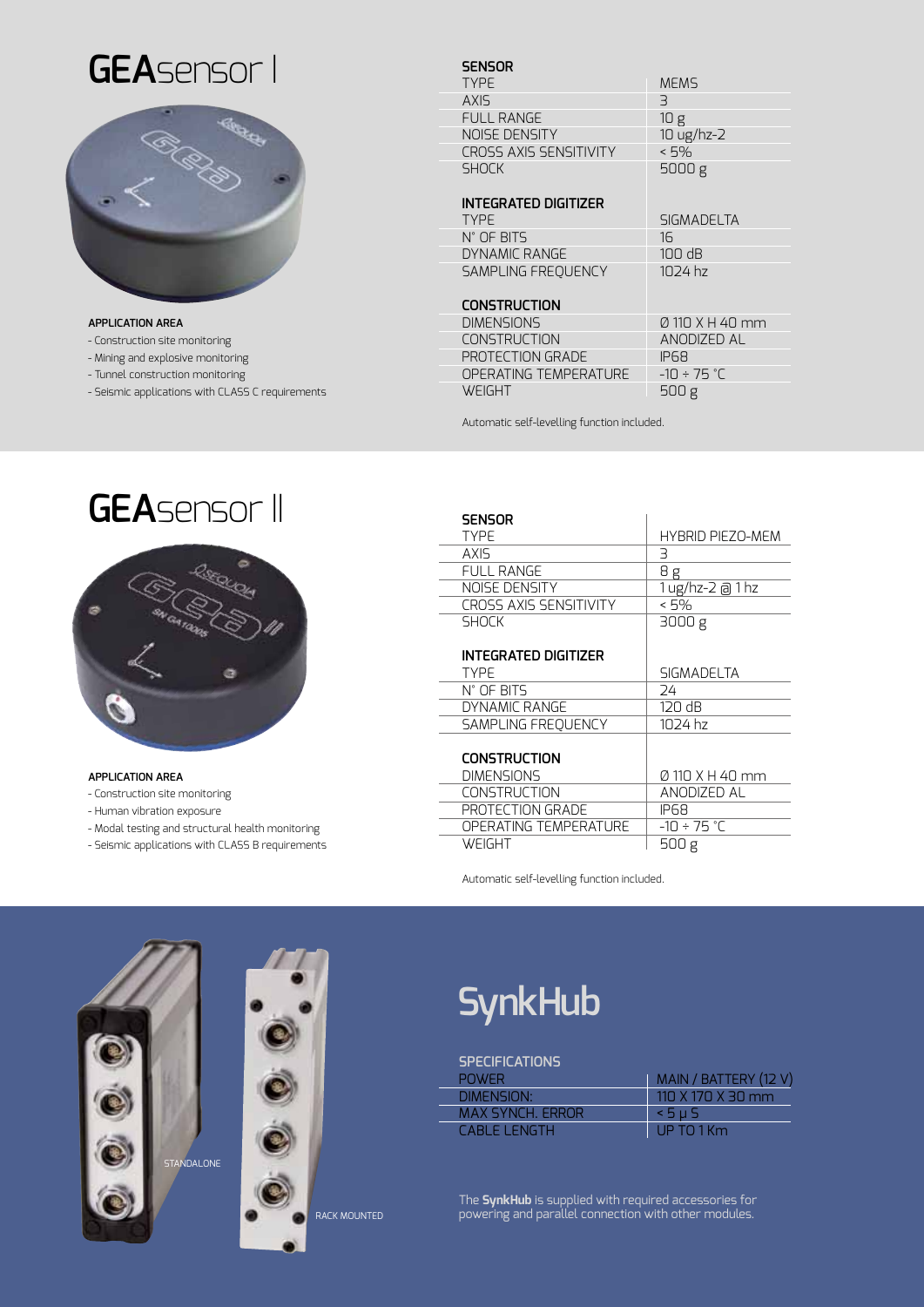

### **Permanent monitoring solutions**

The ideal cost-effective solution to deploy Dynamic Structural Health Systems on civil structures.

**GEA**system

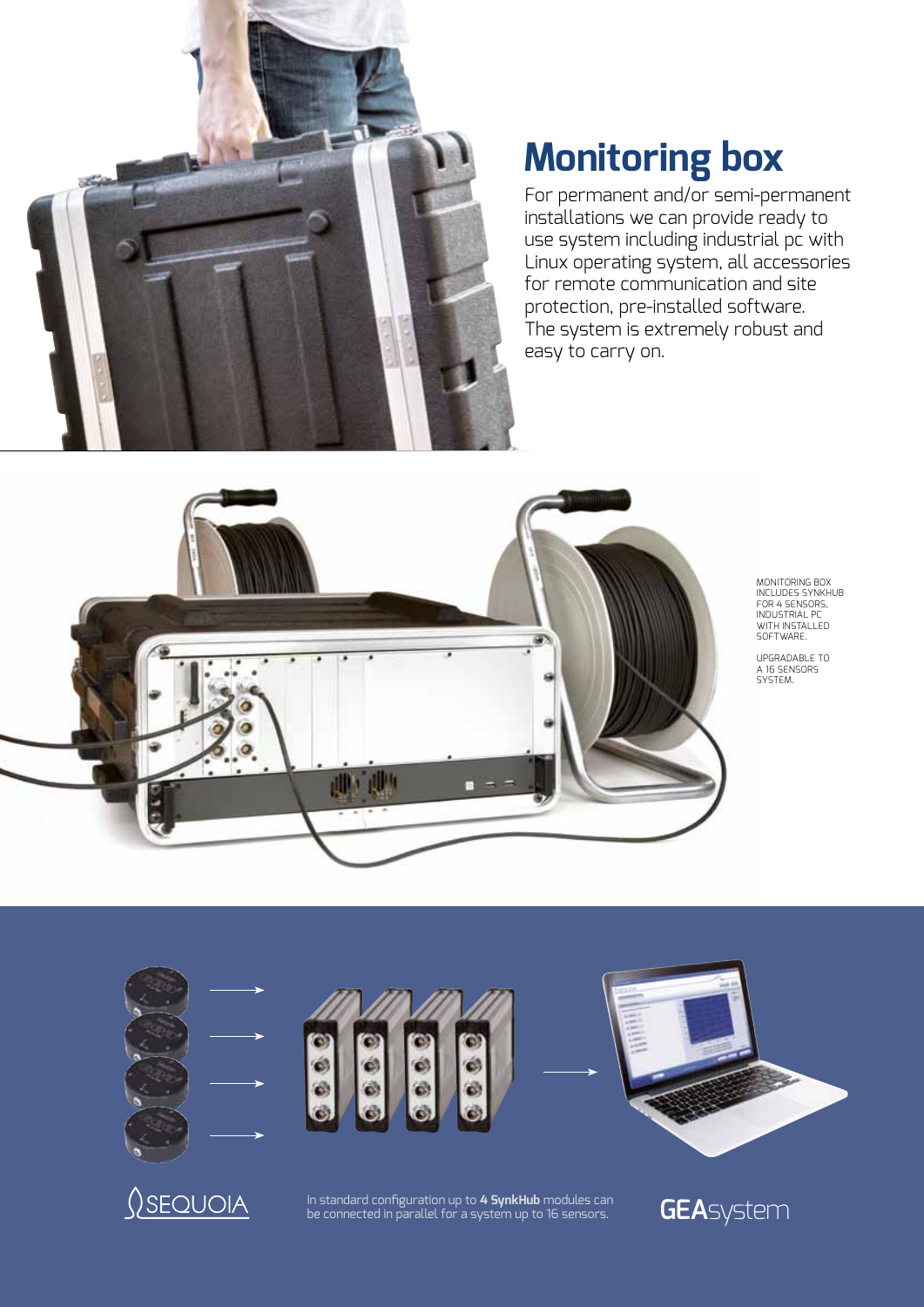# **Global Software Structure**



MONITORING OPTION - Long term monitoring and scheduling - E-mail notification

#### Single sensor

Licenses are written directly within the sensor firmware.



#### FREE

- Raw data recording

#### MEASUREMENT OPTION

- Structural damage IN CONFORMITY WITH SEVERAL RELEVANT STANDARDS, STARTING FROM DIN 4150-3 FOR P.P.V AND P.C.P.V CALCULATIONS
- Human confort

IN CONFORMITY WITH DIN 4150-2, ISO 2631





system

#### Multiple sensors

Once one of the above measurements or monitoring licenses are activated on one of the used sensors, NO EXTRA LICENSE is required but just an economical multi-sensors license for each sensor in your system.





## Reporting Software

For handling the acquired data, print simple reports, export data to .txt format, copy chart and other functionalities the GEA Report software is available for improving GEA System usability.